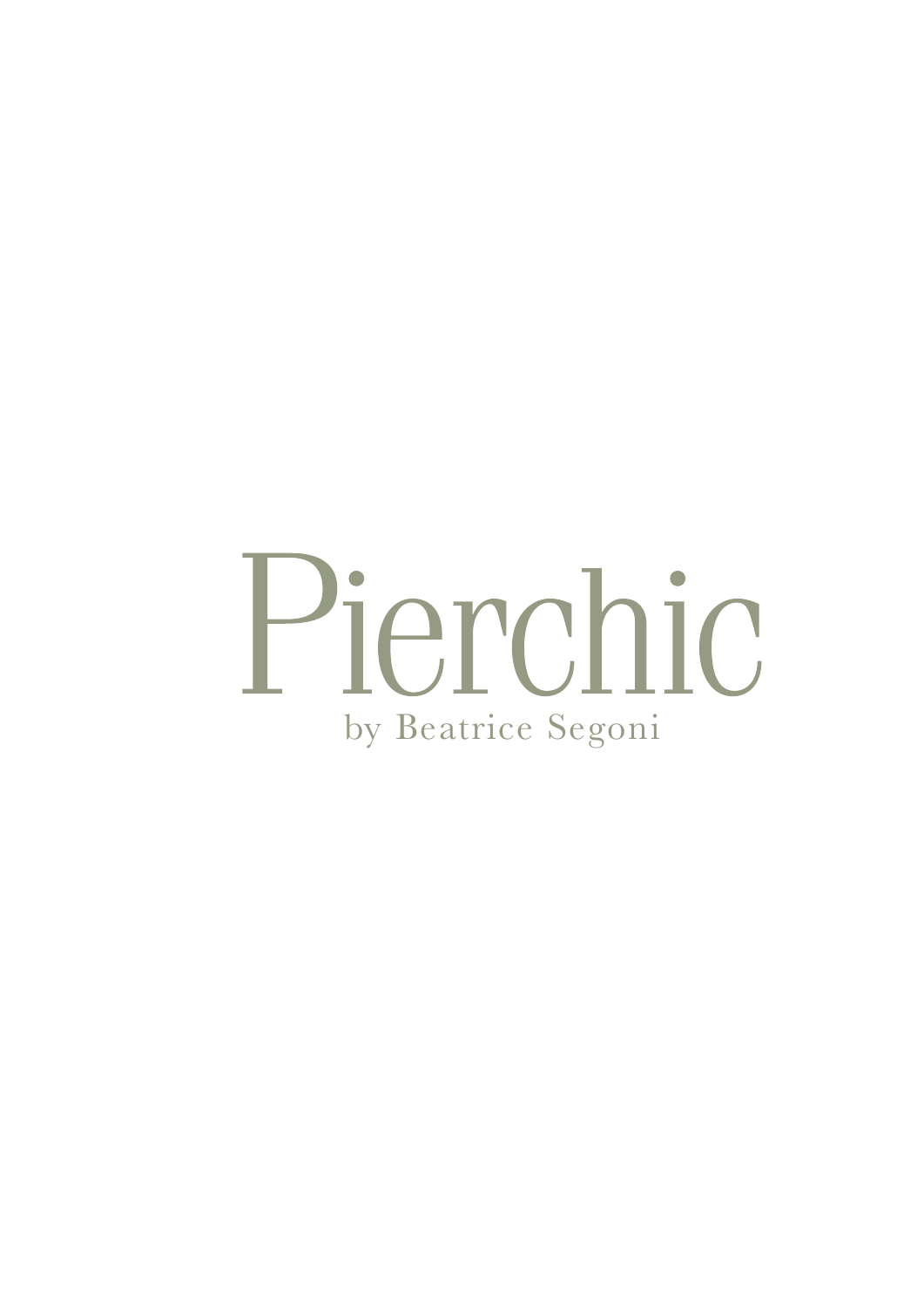### Truffle Menu

UOVO FRITTO <sup>(GF, V)</sup> Fried egg 150

TARTARE DI MANZO<sup>(D)</sup> Beef tartare 260

CARPACCIO DI MANZO (D, GF) Beef carpaccio 240

> BURRATA (D, GF, V) Burrata cheese 190

GNUDI (D, V) Cheese gnocchi 280

TAGLIOLINI<sup>(D, V)</sup> Tagliolini pasta 250

RISOTTO (D, GF, V) Risotto, parmesan cheese 260

FILETTO DI MANZO (D, GF) Beef tenderloin 390

TAGLIATA DI MANZO (D, GF) **Striploin** 400

Should you have any allergies, please inform your waiter.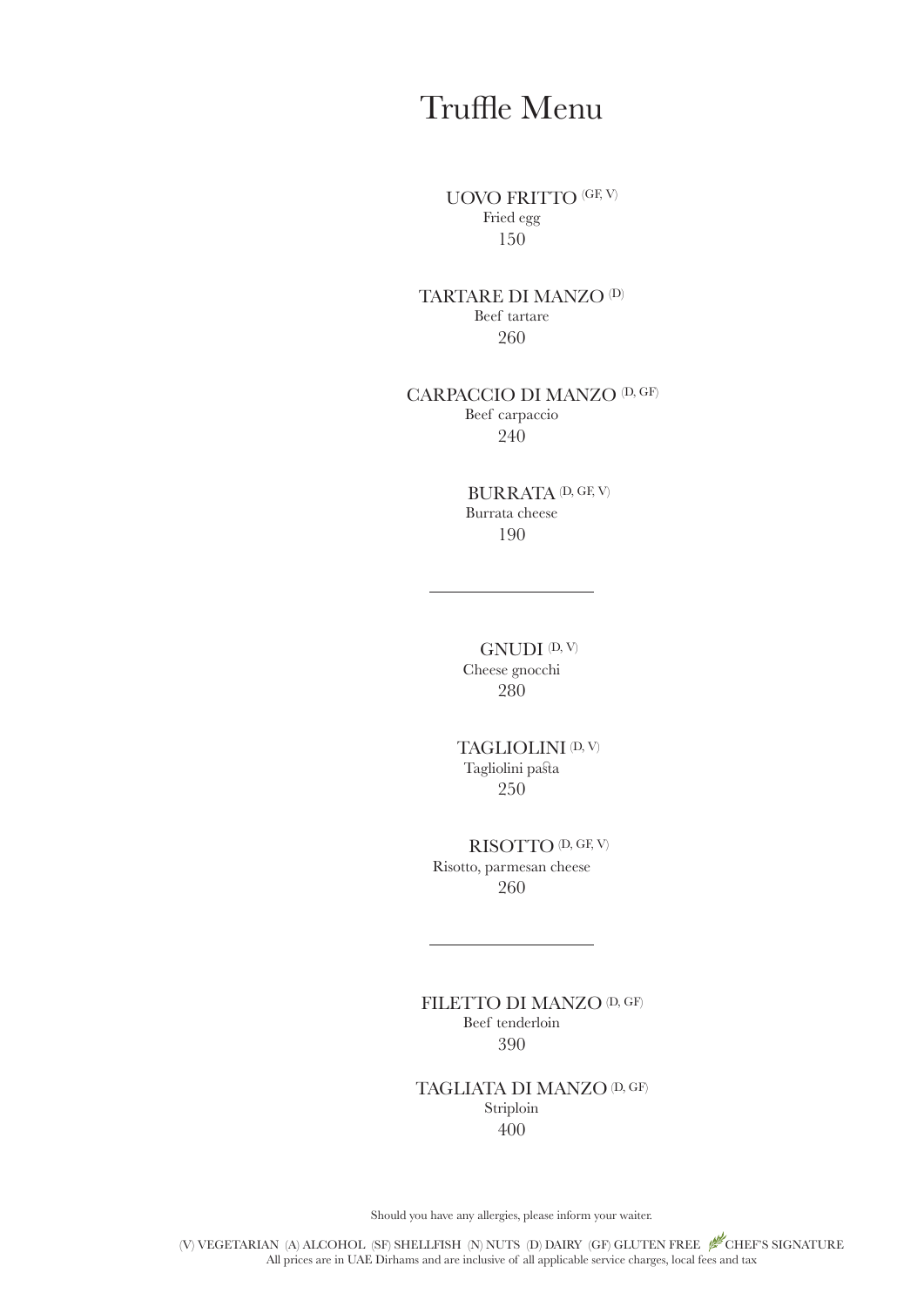# A Taste Of Pierchic

Chef Beatrice Segoni has curated this culinary journey to cast you to the Italian coast by way of Pierchic.

> TARTARE DI RICCIOLA <sup>(GF, A)</sup> Yellowtail tartare, cherry, quinoa

> > &

CRUDO DI BRANZINO (GF) Sea bass, tomato, vinegar

FEGATINI DI POLLO (GF, A, D) Chicken liver, polenta, red currant, pear

> PLIN DI FARAONA<sup>(D, A)</sup> Guinea fowl, parmesan

CHITARRINA ALLA PESCATORA (SF)

Calamari, clam, red prawn, mussel

BRODETTO DI PESCE (SF) Traditional fish stew

STINCO DI AGNELLO (D) Lamb shank, hummus

TIRAMISU<sup>(A, V, D)</sup>

AED 580 Per Person Available only for the whole table, minimum of 2 guests

Should you have any allergies, please inform your waiter.

(V) VEGETARIAN (A) ALCOHOL (SF) SHELLFISH (N) NUTS (D) DAIRY (GF) GLUTEN FREE  $\mathscr{W}$ CHEF'S SIGNATURE All prices are in UAE Dirhams and are inclusive of all applicable service charges, local fees and tax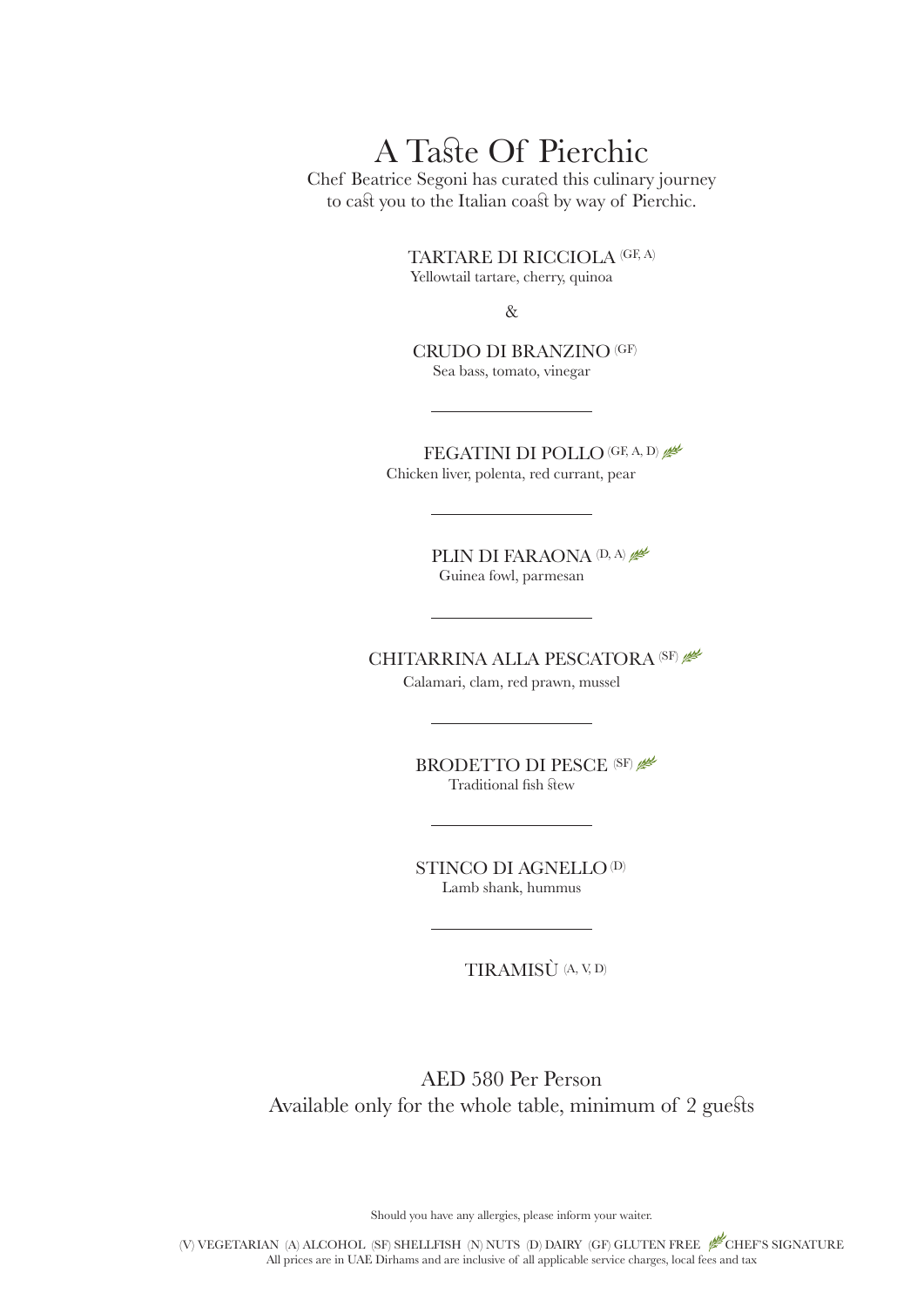#### Crudi

Raw

| TARTARE DI RICCIOLA (GF, A)<br>Yellowtail tartare, cherry, quinoa | 95 | TARTARE DI TONNO (GF)<br>Tuna tartare, avocado, lemon                                                | 165 |
|-------------------------------------------------------------------|----|------------------------------------------------------------------------------------------------------|-----|
| <b>CRUDO DI BRANZINO (GF)</b><br>Sea bass, tomato, vinegar        | 85 | <b>INSALATA DI GRANCHIO (GF, SF)</b><br>Crab salad, cucumber, green apple<br>bell pepper, mayonnaise | 190 |

#### GRAN CRUDO (SF) 2000

Oysters Gillardeau no.2, langoustines, red mazara prawns, bluefin tuna tartare yellowtail tartare, sea bass sashimi, salmon sashimi, bluefin tuna sashimi

# Caviale & Ostriche

Caviar & Oysters

| OSCIETRA ROYAL CAVIAR <sup>(D)</sup><br>30g      | 800 | BELUGA CAVIAR <sup>(D)</sup><br>30g   | 2000 |
|--------------------------------------------------|-----|---------------------------------------|------|
| <b>TRADITION PRESTIGE (D)</b><br>30 <sub>g</sub> | 400 | <b>OYSTER</b> (SF)<br>Gillardeau No.2 | 60   |

| Antipasti<br>Starter                                                             |     |                                                                                    |     |  |
|----------------------------------------------------------------------------------|-----|------------------------------------------------------------------------------------|-----|--|
| <b>BURRATA</b> (GF, D, V)<br>Burrata cheese, tomato                              | 95  | FEGATINI DI POLLO (GF, A, D)<br>Chicken liver, polenta, red currant, pear          | 90  |  |
| FRITTO MISTO (SF)<br>Fried prawn, calamari, assorted fish, vegetables            | 165 | <b>TARTARE DI MANZO (D)</b><br>Beef tartare, burrata, olive                        | 140 |  |
| POLPO GRIGLIATO (GF)<br>Grilled octopus, lentil                                  | 160 | <b>CARPACCIO DI MANZO (GF, D)</b><br>Beef carpaccio, rocket salad, parmesan cheese | 105 |  |
| CAPESANTE (SF, N, GF, D)<br>Seared scallop, mushroom, ginger, carrot<br>hazelnut | 155 | <b>VITELLO TONNATO</b><br>Veal loin, tuna, caper                                   | 130 |  |
| PARMIGIANA DI<br>MELANZANE (V, D)<br>Eggplant parmigiana                         | 85  |                                                                                    |     |  |

Should you have any allergies, please inform your waiter.